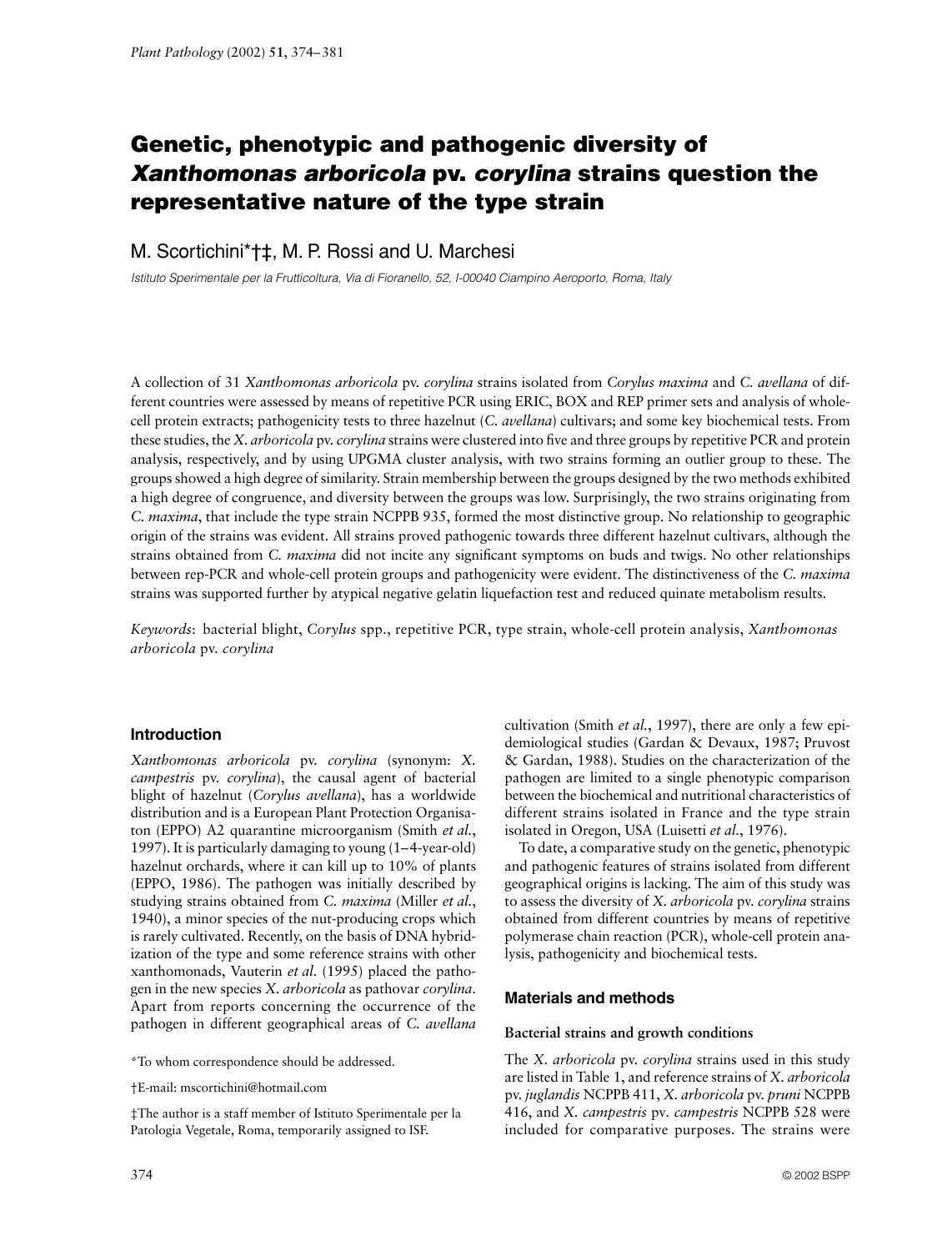Table 1 List of *Xanthomonas arboricola* pv. *corylina* strains used in this study

| Strain                 | Country         | Year of isolation      | Host        |  |
|------------------------|-----------------|------------------------|-------------|--|
| NCPPB 935 <sup>T</sup> | USA (Oregon)    | 1939<br>Corylus maxima |             |  |
| NCPPB 984              | USA (Oregon)    | 1941                   | C. maxima   |  |
| Fil <sub>6</sub>       | USA (Oregon)    | unknown                | C. avellana |  |
| Fil 19                 | USA (Oregon)    | unknown                | C. avellana |  |
| Fil 29                 | USA (Oregon)    | unknown                | C. avellana |  |
| Fil 85                 | USA (Oregon)    | unknown                | C. avellana |  |
| <b>NCPPB 2896</b>      | United Kingdom  | 1976                   | C. avellana |  |
| <b>NCPPB 3037</b>      | United Kingdom  | 1977                   | C. avellana |  |
| PD 1896                | the Netherlands | 1991                   | C. avellana |  |
| PD 1897                | the Netherlands | 1991                   | C. avellana |  |
| <b>NCPPB 3339</b>      | France          | 1984                   | C. avellana |  |
| PD 3657                | Germany         | 1999                   | C. avellana |  |
| ISE No. 1              | Italy           | 1996                   | C. avellana |  |
| ISF Nc 2               | Italy           | 1996                   | C. avellana |  |
| ISE No 3               | Italy           | 1997                   | C. avellana |  |
| ISF Nc 4               | Italy           | 1997                   | C. avellana |  |
| ISF Nc 5               | Italy           | 1997                   | C. avellana |  |
| ISE No 6               | Italy           | 1998                   | C. avellana |  |
| ISF Nc 7               | Italy           | 1998                   | C. avellana |  |
| ISF Nc 8               | Italy           | 1998                   | C. avellana |  |
| ISE No 9               | Italy           | 1999                   | C. avellana |  |
| ISF Nc 10              | Italy           | 1999                   | C. avellana |  |
| ISE No. 11             | Italy           | 1999                   | C. avellana |  |
| ISE No. 12             | Italy           | 1999                   | C. avellana |  |
| ISF Nc 13              | Italy           | 1999                   | C. avellana |  |
| ISF No. 14             | Italy           | 2000                   | C. avellana |  |
| ISF Nc 15              | Italy           | 2000                   | C. avellana |  |
| ISF Nc 16              | Italy           | 2000                   | C. avellana |  |
| ISF Nc 17              | Italy           | 2000                   | C. avellana |  |
| ISE No. 18             | Italy           | 2000                   | C. avellana |  |
| ISF Nc 19              | Italy           | 2000                   | C. avellana |  |

<sup>T</sup>Type strain; NCPPB, National Collection of Plant Pathogenic Bacteria, York, UK; PD, Culture Collection of Plant Protection Service, Wageningen, the Netherlands; ISF, Culture Collection of Istituto Sperimentale per la Frutticoltura, Roma, Italy.

cultured on glucose–yeast extract–calcium carbonate (GYCA) medium, at 25–27°C.

## **Biochemical tests**

With all *X. arboricola* pv. *corylina* strains, the following biochemical tests were performed following the methods described by Lelliott & Stead (1987): starch and esculin hydrolysis, and gelatine liquefaction. In addition, the ability of strains to grow on brilliant-cresyl blue starch (BS) semiselective medium (Mulrean & Schroth, 1981) and to metabolize quinate on succinate-quinate (SQ) medium (Lee *et al.*, 1992) was also checked.

## **Repetitive PCR analysis**

For total genomic preparation, a slight modification of the technique used by Smith *et al*. (1995) was used. A loopful (3 mm) of a single colony of each strain grown for 24 h on NSA at 25–27°C was suspended in sterile saline (SS: 0·85% of NaCl in distilled water) and centrifuged at

8900 *g* for 2 min. After discarding the supernatant, the pellet was suspended in SS at an optical density corresponding to  $10^8$  CFU mL<sup>-1</sup>. The suspension was placed in boiling water for 10 min and then stored at –20°C. The repetitive PCR method used was that of Louws *et al*. (1994). The Enterobacterial Repetitive Intergenic Consensus (ERIC); Repetitive Extragenic Palindromic (REP); and BOXA subunit of the BOX element of *Streptococcus pneumoniae* (BOX) primer sets were synthesized by Eurogentech (Seraing, Belgium). Amplification was performed on an MJ Research PTC 100 programmable thermal controller (MJ Research, Watertown, MS, USA) in a  $25 \mu L$ reaction mixture containing 200 µm deoxynucleoside triphosphate, 2 mm MgCl<sub>2</sub>, primers at 60 pmol, *Taq* polymerase  $1.0$  U and  $4 \mu L$  of cell preparation sample, overlaid with  $25 \mu L$  of mineral oil. After thermal cycling (Louws *et al.*, 1994), PCR products were separated by vertical gel electrophoresis on 6% acrylamyde gel in  $1 \times$  TBE buffer, at 160 V and 4°C for 30 min, in a Bio-Rad Mini Protean apparatus (Bio-Rad, Hercules, CA, USA). The gels were stained with ethidium bromide and visualized under a UV transilluminator and photographed with a Polaroid film type 55. The PCR amplifications were performed in triplicate. Gel analyses were made as described by Smith *et al*. (1995), where bands common to all three amplifications were recorded. For each primer and for each strain, bands were scored as present (1) or absent (0) and the readings were entered in a computer file as a binary matrix. Similarity coefficients for all pairwise combinations were determined using Dice's coefficients (Dice, 1945) and clustered by unweighted paired-group using arithmetic averages (UPGMA) by means of NTSYS software, version 1·80 (Exeter Software, New York, NY, USA).

## **Whole-cell protein analyses**

From each strain, the soluble whole-cell protein extracts were collected according to Vauterin *et al*. (1991). SDS– PAGE electrophoresis was performed using a Bio-Rad Mini Protean apparatus, in a 12% (wt/vol) polyacrylamyde gel, run vertically (40 mA constant current, 4°C) until the bromophenol blue tracking dye had migrated to the bottom of the gel. Destained gels were photographed and readings of the gels were taken. Alignments of the gels were performed with gelcompare II. Each strain was run in triplicate. For protein analysis, the method previously described for PCR fingerprinting analysis was adopted.

## **Pathogenicity tests**

All strains were inoculated in hazelnut cultivars Tonda Gentile Romana, Tonda Gentile delle Langhe and Nocchione, at the beginning of October 2000, in open-field conditions, following the method suggested by Gardan & Devaux (1987). Inocula were prepared from 48 h cultures grown on GYCA, and a loopful of the bacterial colony was suspended in SS and photometrically adjusted to an optical density corresponding to  $1-2 \times 10^8$  CFU mL<sup>-1</sup>. Buds were punctured with a sterile needle and  $10 \mu L$  of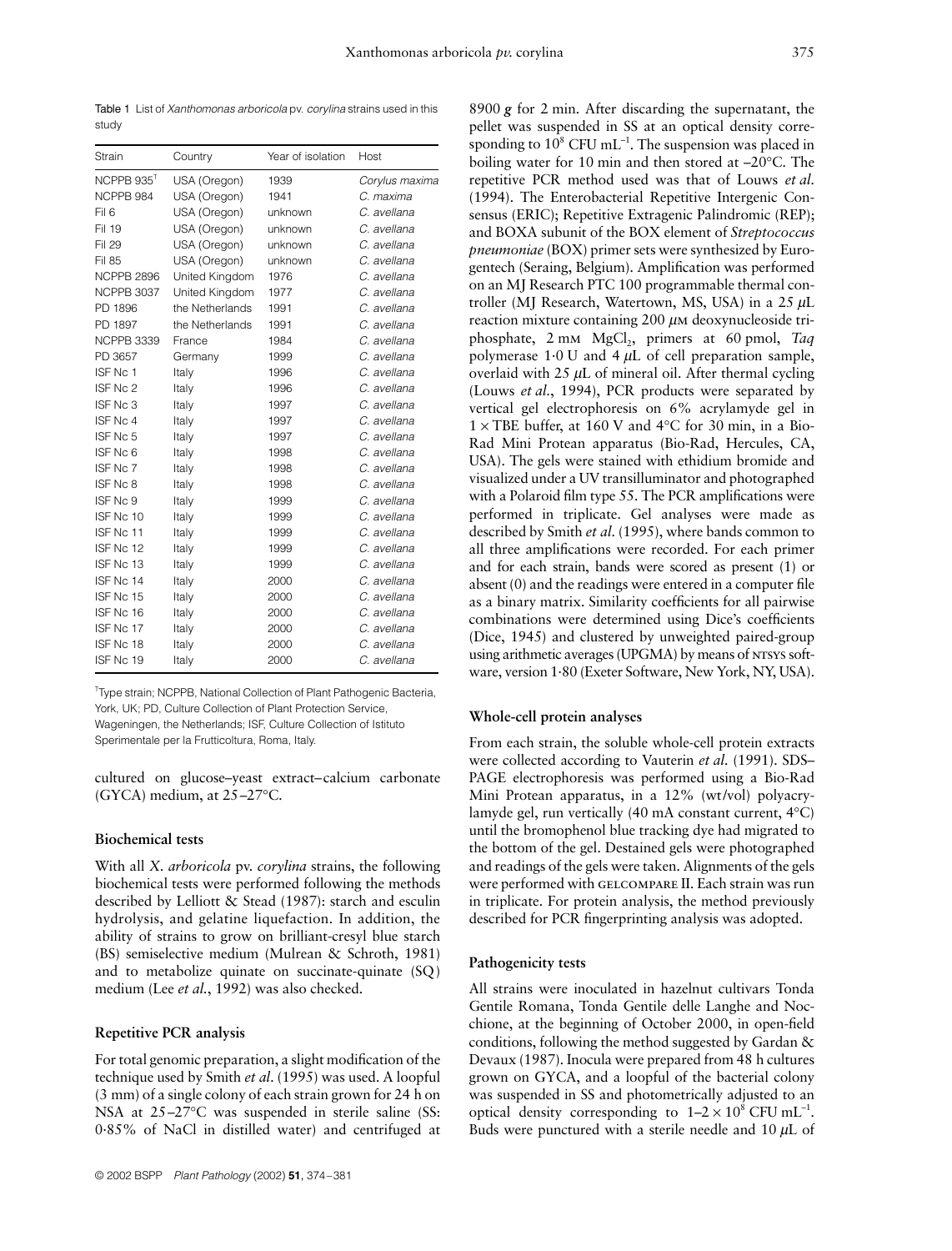the bacterial suspension placed onto the wound. In addition, twigs were longitudinally wounded (1·0 cm) with a sterile scalpel, and  $15 \mu L$  of the suspension placed along the wound. For each strain, 10 buds and 10 twigs were inoculated. Sterile saline, inoculated in the same way, served as control. Symptoms were checked 40 days after inoculation. The incidence of the disease was measured as the percentage of necrotic buds and symptomatic twigs, whereas the severity of the disease was measured as the length of necrotic lesions developed upwards and downwards from the wound. Data expressed as percentage underwent arcsin transformation, and subsequently were subjected to anova and Duncan's multiple range test. Data concerning the severity of disease were analysed using Student's *t*-test.

# **Results**

#### **Biochemical and pathogenicity tests**

All strains hydrolysed starch and esculin, and all strains except the type strain NCPPB 935 liquefied gelatine within 21 days of inoculation. After this period, NCPPB 935 induced only a faint liquefaction on the surface of the gelatine. In addition, all strains grew on BS medium producing the characteristic hydrolysis of starch, and metabolized quinate on SQ medium, although NCPPB 935 metabolized quinate more slowly (1 week after the other strains). Statistical analysis of incidence and severity of disease clearly identified two groups of strains (Tables 2 and 3). With respect to bud inoculation, strains NCPPB 935 and 984, isolated from *C. maxima*, incited only a light necrosis around the site of inoculation and without bud necrosis. By contrast, all strains obtained from *C. avellana* incited wilting of buds to a varying degree. anova significantly separated the strains obtained from *C. avellana* from those isolated from *C. maxima* (*P* = 0·01). Similar results were obtained with inoculation through the twig (Table 2). In this case, incidence of the disease was evident only for strains isolated from *C. avellana*, and no visible sign of infection was observed along twigs inoculated with NCPPB 935 or 938. The severity of disease varied among the strains isolated from *C. avellana*, although no significant difference was observed (Table 3).

#### **Repetitive PCR analysis**

ERIC, BOX and REP primer sets gave reproducible genomic PCR profiles consisting of bands ranging from around 100–1700 base pairs. Polyacrylamide gels allowed a very clear differentiation of the bands. For UPGMA analysis, a total of 26 reproducible, clearly resolved bands were scored: 10 with ERIC primers, eight with the BOX primer and eight with REP primers. ERIC and BOX primers were more discriminatory than REP in differentiating *X. arboricola* pv. *corylina* strains. Representative genomic patterns are shown in Figs 1 and 2. UPGMA analysis revealed genetic diversity among the strains isolated from different geographical areas of hazelnut cultivation, and they were divided into five groups

| Table 2 Pathogenicity tests (incidence of disease) performed with    |
|----------------------------------------------------------------------|
| Xanthomonas arboricola pv. corylina strains towards Corylus avellana |
| cultivars                                                            |

|                        | Necrotic buds (%) |                 |                 | Positive reactions<br>on twigs (%) |                 |                 |
|------------------------|-------------------|-----------------|-----------------|------------------------------------|-----------------|-----------------|
| Strain                 | <b>TGR</b>        | TGL             | N               | <b>TGR</b>                         | TGL             | N               |
| NCPPB 935 <sup>T</sup> | $0a^a$            | 0a              | 0a              | 0a                                 | 0a              | 0a              |
| NCPPB 984              | 0a                | 0a              | 0a              | 0a                                 | 0a              | 0a              |
| Fil <sub>6</sub>       | 50 <sub>b</sub>   | 60 <sub>b</sub> | 60 <sub>b</sub> | 20 <sub>b</sub>                    | 30 <sub>b</sub> | 40 <sub>b</sub> |
| Fil 19                 | 40 <sub>b</sub>   | 60 <sub>b</sub> | 50 <sub>b</sub> | 20 <sub>b</sub>                    | 30b             | 30 <sub>b</sub> |
| Fil 29                 | 40 <sub>b</sub>   | 50 <sub>b</sub> | 60 <sub>b</sub> | 30 <sub>b</sub>                    | 30b             | 30 <sub>b</sub> |
| Fil 85                 | 40 <sub>b</sub>   | 60 <sub>b</sub> | 60 <sub>b</sub> | 30 <sub>b</sub>                    | 40 <sub>b</sub> | 40 <sub>b</sub> |
| NCPPB 2896             | 50 <sub>b</sub>   | 70 <sub>b</sub> | 60 <sub>b</sub> | 40 <sub>b</sub>                    | 50 <sub>b</sub> | 40 <sub>b</sub> |
| <b>NCPPB 3037</b>      | 40 <sub>b</sub>   | 50 <sub>b</sub> | 50 <sub>b</sub> | 30 <sub>b</sub>                    | 40 <sub>b</sub> | 40 <sub>b</sub> |
| PD 1896                | 40 <sub>b</sub>   | 50 <sub>b</sub> | 50 <sub>b</sub> | 40 <sub>b</sub>                    | 40 <sub>b</sub> | 40 <sub>b</sub> |
| PD 1897                | 50 <sub>b</sub>   | 50 <sub>b</sub> | 50 <sub>b</sub> | 30 <sub>b</sub>                    | 30 <sub>b</sub> | 40 <sub>b</sub> |
| NCPPB 3339             | 40 <sub>b</sub>   | 40 <sub>b</sub> | 50 <sub>b</sub> | 40 <sub>b</sub>                    | 40 <sub>b</sub> | 40 <sub>b</sub> |
| PD 3657                | 50 <sub>b</sub>   | 40 <sub>b</sub> | 50 <sub>b</sub> | 40 <sub>b</sub>                    | 40 <sub>b</sub> | 50 <sub>b</sub> |
| ISF Nc 1               | 40 <sub>b</sub>   | 40 <sub>b</sub> | 50b             | 30 <sub>b</sub>                    | 40 <sub>b</sub> | 30 <sub>b</sub> |
| ISF Nc 2               | 50 <sub>b</sub>   | 40 <sub>b</sub> | 50 <sub>b</sub> | 40 <sub>b</sub>                    | 50 <sub>b</sub> | 40 <sub>b</sub> |
| ISF Nc 3               | 40 <sub>b</sub>   | 40 <sub>b</sub> | 50 <sub>b</sub> | 40 <sub>b</sub>                    | 40 <sub>b</sub> | 50 <sub>b</sub> |
| ISF Nc 4               | 40 <sub>b</sub>   | 50 <sub>b</sub> | 50 <sub>b</sub> | 40 <sub>b</sub>                    | 50 <sub>b</sub> | 50 <sub>b</sub> |
| ISF Nc 5               | 60 <sub>b</sub>   | 50 <sub>b</sub> | 60 <sub>b</sub> | 50 <sub>b</sub>                    | 40 <sub>b</sub> | 50 <sub>b</sub> |
| ISF Nc 6               | 60 <sub>b</sub>   | 40 <sub>b</sub> | 50 <sub>b</sub> | 40 <sub>b</sub>                    | 40 <sub>b</sub> | 50 <sub>b</sub> |
| ISF Nc 7               | 50 <sub>b</sub>   | 50 <sub>b</sub> | 50 <sub>b</sub> | 40 <sub>b</sub>                    | 50 <sub>b</sub> | 50 <sub>b</sub> |
| ISF Nc 8               | 60 <sub>b</sub>   | 60 <sub>b</sub> | 70b             | 40 <sub>b</sub>                    | 40 <sub>b</sub> | 40 <sub>b</sub> |
| ISF Nc 9               | 50 <sub>b</sub>   | 60 <sub>b</sub> | 60 <sub>b</sub> | 40 <sub>b</sub>                    | 40 <sub>b</sub> | 50 <sub>b</sub> |
| ISF Nc 10              | 60 <sub>b</sub>   | 60 <sub>b</sub> | 70 <sub>b</sub> | 50 <sub>b</sub>                    | 50 <sub>b</sub> | 40 <sub>b</sub> |
| ISF Nc 11              | 60 <sub>b</sub>   | 50 <sub>b</sub> | 50 <sub>b</sub> | 60 <sub>b</sub>                    | 50 <sub>b</sub> | 50 <sub>b</sub> |
| ISF Nc 12              | 50 <sub>b</sub>   | 60 <sub>b</sub> | 50 <sub>b</sub> | 60 <sub>b</sub>                    | 50 <sub>b</sub> | 40 <sub>b</sub> |
| ISF Nc 13              | 60 <sub>b</sub>   | 60 <sub>b</sub> | 40 <sub>b</sub> | 50 <sub>b</sub>                    | 50 <sub>b</sub> | 50 <sub>b</sub> |
| ISF Nc 14              | 50 <sub>b</sub>   | 50 <sub>b</sub> | 60 <sub>b</sub> | 50 <sub>b</sub>                    | 40 <sub>b</sub> | 40 <sub>b</sub> |
| ISF Nc 15              | 60 <sub>b</sub>   | 50 <sub>b</sub> | 60 <sub>b</sub> | 50 <sub>b</sub>                    | 50 <sub>b</sub> | 40 <sub>b</sub> |
| ISF Nc 16              | 50 <sub>b</sub>   | 60 <sub>b</sub> | 60 <sub>b</sub> | 50 <sub>b</sub>                    | 50 <sub>b</sub> | 40 <sub>b</sub> |
| ISF Nc 17              | 50 <sub>b</sub>   | 50 <sub>b</sub> | 60 <sub>b</sub> | 50 <sub>b</sub>                    | 40 <sub>b</sub> | 30 <sub>b</sub> |
| ISF Nc 18              | 50 <sub>b</sub>   | 60 <sub>b</sub> | 60 <sub>b</sub> | 50 <sub>b</sub>                    | 50b             | 40 <sub>b</sub> |
| ISF Nc 19              | 60 <sub>b</sub>   | 60 <sub>b</sub> | 50 <sub>b</sub> | 40 <sub>b</sub>                    | 40 <sub>b</sub> | 30 <sub>b</sub> |

<sup>a</sup>Data followed by the same letter in each column are not significantly different at *P* = 0·01 according to Duncan's multiple range test. T Type strain; TGR, Tonda Gentile Romana; TGL, Tonda Gentile delle Langhe; N, Nocchione.

with two strains, NCPPB 935 (type strain) and NCPPB 984 forming outliers to these groups (Fig. 3). The grouping identified did not relate to the geographic origin of the strains. In some cases, strains isolated from different continents or different European countries showed the same profile (NCPPB 3339 isolated in France and Fil 85 isolated in Oregon; PD 1896 isolated in the Netherlands and ISF Nc 6 isolated in Italy; Fig. 1b). In other cases, strains isolated in the same country showed different profiles (strains Fil 29 and Fil 85, both isolated in Oregon; Fig. 1b). However, the groups did not relate to the virulence of the strains. The two outlying *X. arboricola* pv. *corylina* strains were both from *C. maxima*. The other xanthomonads used in the UPGMA comparison showed the following similarities to the *X. arboricola* pv. *corylina* strains: *X. arboricola* pv. *juglandis* NCPPB 411, 86%; *X. arboricola* pv. *pruni* NCPPB 416, 80%; *X. campestris* pv. *campestris* NCPPB 528, 64%.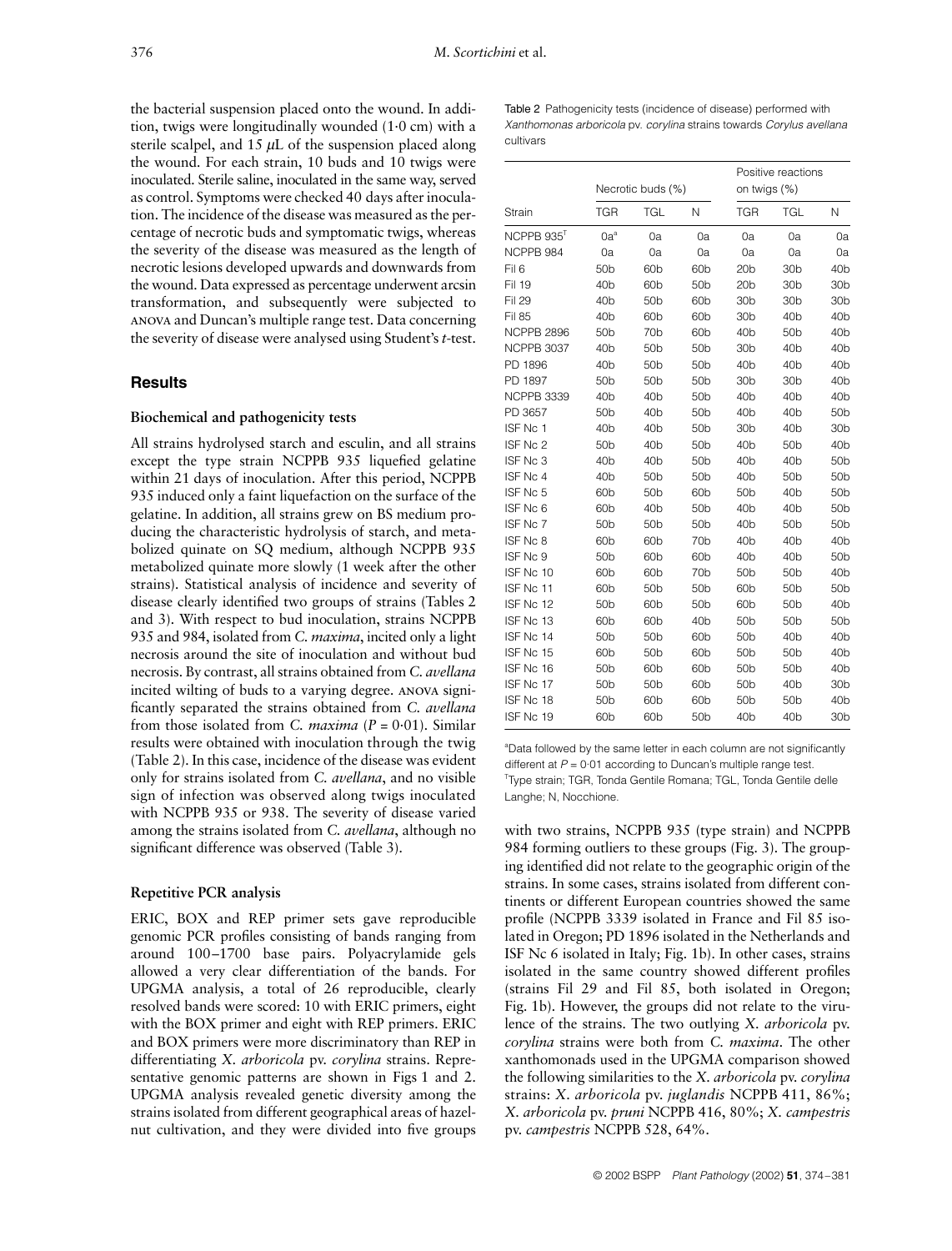Table 3 Pathogenicity tests (severity of disease) performed with *Xanthomonas arboricola* pv. *corylina* strains towards *Corylus avellana* cultivars

|                    | Length of necrosis (mm) |               |               |  |  |
|--------------------|-------------------------|---------------|---------------|--|--|
| Strain             | <b>TGR</b>              | <b>TGL</b>    | N             |  |  |
| Fil <sub>6</sub>   | $13 \pm 2.0a^a$         | $11 \pm 3.0a$ | $10 \pm 1.0a$ |  |  |
| Fil 19             | $14 \pm 2.0a$           | $13 \pm 1.0a$ | $12 \pm 1.0a$ |  |  |
| Fil 29             | $14 \pm 1.0a$           | $15 \pm 2.0a$ | $12 \pm 2.0a$ |  |  |
| <b>Fil 85</b>      | $16 \pm 2.0a$           | $12 \pm 3.0a$ | $13 \pm 3.0a$ |  |  |
| NCPPB 2896         | $12 \pm 3.0a$           | $14 \pm 2.0a$ | $15 \pm 3.0a$ |  |  |
| <b>NCPPB, 3037</b> | $16 \pm 4.0a$           | $12 \pm 3.0a$ | $15 \pm 1.0a$ |  |  |
| PD, 1896           | $13 \pm 2.0a$           | $11 \pm 2.0a$ | $13 \pm 2.0a$ |  |  |
| PD, 1897           | $17 \pm 2.0a$           | $15 \pm 3.0a$ | $18 \pm 3.0a$ |  |  |
| NCPPB 3339         | $16 \pm 2.0a$           | $13 \pm 3.0a$ | $12 \pm 2.0a$ |  |  |
| PD 3657            | $13 \pm 4.0a$           | $18 \pm 2.0a$ | $17 \pm 4.0a$ |  |  |
| ISF Nc 1           | $16 \pm 1.0a$           | $18 \pm 3.0a$ | $13 \pm 2.0a$ |  |  |
| ISF Nc 2           | $15 \pm 4.0a$           | $12 \pm 2.0a$ | $15 \pm 3.0a$ |  |  |
| ISF Nc 3           | $14 \pm 1.0a$           | $15 \pm 3.0a$ | $17 \pm 3.0a$ |  |  |
| ISF Nc 4           | $11 \pm 1.0a$           | $14 \pm 2.0a$ | $13 \pm 2.0a$ |  |  |
| ISF Nc 5           | $14 \pm 2.0a$           | $13 \pm 2.0a$ | $15 \pm 3.0a$ |  |  |
| ISF Nc 6           | $15 \pm 3.0a$           | $16 \pm 3.0a$ | $13 \pm 2.0a$ |  |  |
| ISF Nc 7           | $19 \pm 3.0a$           | $14 \pm 2.0a$ | $18 \pm 3.0a$ |  |  |
| ISF Nc 8           | $21 \pm 3.0a$           | $18 \pm 3.0a$ | $16 \pm 4.0a$ |  |  |
| ISF Nc 9           | $18 \pm 3.0a$           | $13 \pm 2.0a$ | $15 \pm 3.0a$ |  |  |
| ISF Nc 10          | $16 \pm 3.0a$           | $12 \pm 3.0a$ | $17 \pm 3.0a$ |  |  |
| ISF Nc 11          | $19 \pm 3.0a$           | $15 \pm 3.0a$ | $20 \pm 3.0a$ |  |  |
| ISF Nc 12          | $16 \pm 4.0a$           | $12 \pm 3.0a$ | $19 \pm 2.0a$ |  |  |
| ISF Nc 13          | $16 \pm 3.0a$           | $17 \pm 3.0a$ | $16 \pm 4.0a$ |  |  |
| ISF Nc 14          | $17 \pm 3.0a$           | $12 \pm 3.0a$ | $16 \pm 3.0a$ |  |  |
| ISF Nc 15          | $17 \pm 3.0a$           | $14 \pm 4.0a$ | $15 \pm 3.0a$ |  |  |
| ISF Nc 16          | $12 \pm 2.0a$           | $16 \pm 3.0a$ | $13 \pm 2.0a$ |  |  |
| ISF Nc 17          | $13 \pm 4.0a$           | $15 \pm 3.0a$ | $20 \pm 3.0a$ |  |  |
| ISF Nc 18          | $16 \pm 3.0a$           | $18 \pm 3.0a$ | $19 \pm 4.0a$ |  |  |
| ISF Nc 19          | $19 \pm 3.0a$           | $17 \pm 3.0a$ | $18 \pm 3.0a$ |  |  |

<sup>a</sup>Means followed by the same letter in each coumn are not significantly different at *P* = 0·05 using Student's *t*-test. TGR, Tonda Gentile Romana; TGL, Tonda Gentile delle Langhe; N, Nocchione. Data concern the mean length of necrosis observed in symptomatic twigs.

#### **Whole-cell protein analysis**

UPGMA analysis performed on SDS–PAGE profiles of protein extracts also revealed the existence of different groups of strains. However, by this method it was possible

to define only three groups with two outlying strains, NCPPB 935 and 984 (Fig. 4). *Xanthomonas arboricola* pv. *juglandis* NCPPB 411 and *X. arboricola* pv*. pruni* NCPPB 416 were closely related to *X. arboricola* pv. *corylina* strains, whereas *X. campestris* pv. *campestris* NCPPB 528 showed less than 80% of similarity. Strain membership to the grouping identified by rep-PCR and whole-cell protein analysis showed a high degree of congruence (Table 4). Accordingly, no relationship to geographic location or strain virulence was evident and the outlying strains were common to both methods.

#### **Discussion**

This study ascertained that genetic, phenotypic and pathogenic diversity exists among *X. arboricola* pv. *corylina* strains isolated from different geographical areas and from different *Corylus* species. Based on SDS–PAGE and repetitive PCR fingerprints, UPGMA analysis indicated that the strains could be split into groups – but that these groups had a high degree of similarity, and strain membership between the groups showed good congruence. However, the groups were not related to the area of hazelnut cultivation. In some cases, strains obtained from different continents showed the same profile, for example, NCPPB 3339 isolated in France and Fil 85 isolated in Oregon. A possible explanation for the observed commonality of strains across continents is that in Oregon the cultivation of hazelnut was introduced only a century ago with *C. avellana* planting material (cultivar Barcelona; synonym: Fertile de Coutard) from France, although the first outbreak of the pathogen in France was only recently recorded in a young hazelnut orchard established with propagative material imported from Oregon (Gardan & Devaux, 1987). A strain isolated in the Netherlands and another obtained from Sardinia (Italy) showed the same profile with repetitive PCR.

With respect to the relationship between *X. arboricola* pathovars, the geographical area of crop cultivation and the association to fruit tree species, the following features are evident. The *X. arboricola* pv. *juglandis* strains are related to the area of cultivation of their host plant, namely *Juglans regia* (Scortichini *et al.*, 2001), whereas this is not apparent in *X. arboricola* pv. *pruni* (Zaccardelli *et al.*, 1999) and *X. arboricola* pv. *corylina* strains

Table 4 Composition of *Xanthomonas arboricola* pv. *corylina* groups on repetitive PCR, and whole-cell protein UPGMA analysis (see Figs 3 and 4)

| Group          | Repetitive PCR                           | Group | Whole-cell proteins                        |
|----------------|------------------------------------------|-------|--------------------------------------------|
|                | NCPPB 2896, NCPPB 3037, ISF Nc 16,       |       | NCPPB 2896, NCPPB 3037, ISF Nc 7,          |
|                | ISE No. 18                               |       | ISF Nc 8, ISF Nc 11, ISF Nc 12, ISF Nc 16, |
| $\mathbf{  }$  | ISF Nc7, ISF Nc 8, ISF Nc 11, ISF Nc 12  |       | ISE No. 18                                 |
| $\mathbf{III}$ | PD 1896, PD 1897, NCPPB, 3339, Fil 85,   | Н     | PD 1896, PD 1897, NCPPB 3339 Fil 85,       |
|                | ISF Nc 5. ISF Nc 6                       |       | ISF No 1, ISF No 2, ISF No 3, ISF No 4,    |
| <b>IV</b>      | ISF No 1, ISF No 2; ISF No 3, ISF No 4,  |       | ISF No 5, ISF No 6, ISF No 13, ISF No 14,  |
|                | ISE No. 19                               |       | ISE No. 19                                 |
| V              | PD 3657, Fil 6, Fil 19, Fil 29, ISF Nc9, | Ш     | PD 3657, Fil 6, Fil 19, Fil 29, ISF Nc 9,  |
|                | ISF No 10, ISF No 15, ISF No 17          |       | ISF Nc 10, ISF Nc 15, ISF Nc 17            |

*X. arboricola* pv. *corylina* type-strain NCPPB 935 and NCPPB 984 isolated from *Corylus maxima* showed different and unique profiles.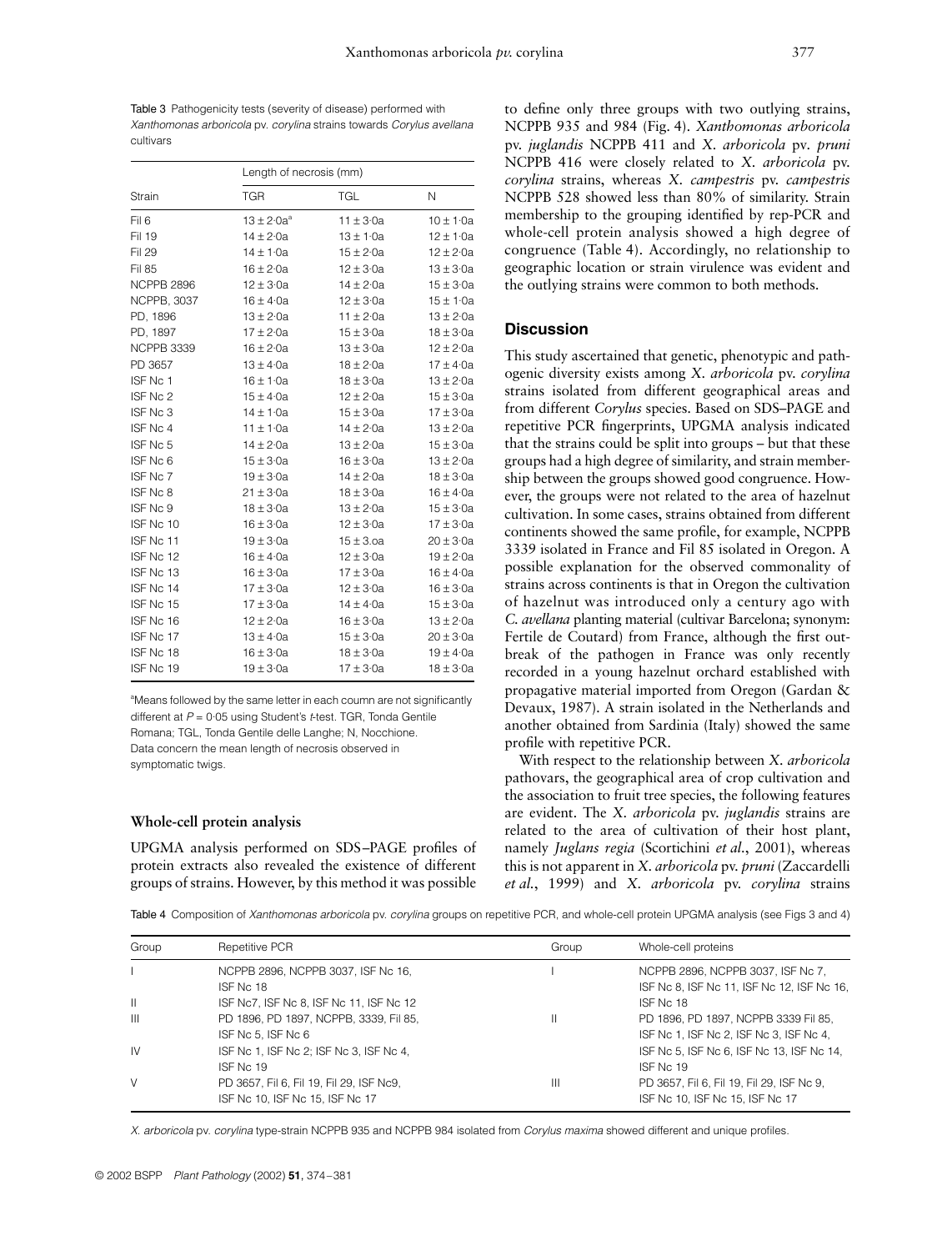

Figure 1 PCR fingerprinting patterns from genomic DNA of *Xanthomonas arboricola* pv. *corylina* strains, obtained by using ERIC primer sets. m, Molecular size marker (1 kb ladder; Gibco BRL, Life Technologies, Milan, Italy); sizes are indicated in base pairs. (a) Lanes 1, NCPPB 935 (type strain); 2, Fil 6; 3, Fil 19; 4, PD 1896; 5, ISF Nc 6; 6, PD 3657. (b) Lanes 1, PD 1897; 2, Fil 29; 3, Fil 85; 4, ISF Nc 1; 5, NCPPB 3339; 6, NCPPB 3037. (c) Lanes 1, ISF Nc 3; 2, ISF Nc 4; 3, NCPPB 3037; 4, NCPPB 2896; 5, Fil 19; 6, Fil 6. (d) Lanes 1, NCPPB 3657; 2, NCPPB 935 (type strain); 3, NCPPB 3339; 4, NCPPB 3037; 5, NCPPB 2896; 6, NCPPB 984.

(present study), as strains isolated from different countries show the same profile. For *X. arboricola* pv. *pruni*, this is not surprising considering the intense international and national traffic of propagative material; however, for *X. arboricola* pv. *corylina* such a characteristic is more intriguing, as in Europe each country and/or region has its own predominant hazelnut cultivar.

A major finding of this study has been to verify that *X. arboricola* pv. *corylina* type strain NCPPB 935 (= ATCC 19313; LMG 689, PD 991), isolated in Oregon in 1939 from *C. maxima*, deviates from the other strains studied which, with the exception of NCPPB 984, form largely homogeneous groups. It may be significant that NCPPB 984 was also isolated from *C. maxima*. The other *X. arboricola* pv. *corylina* strains isolated more recently in Oregon from *C. avellana* clustered in groups III and V on rep-PCR and UPGMA analysis, and in group III with SDS–PAGE and UPGMA analysis. The distinctive nature of NCPPB 935 brings into question the validity of this being the type strain for *X. arboricola* pv. *corylina*.



Figure 2 PCR fingerprinting patterns from genomic DNA of *Xanthomonas arboricola* pv. *corylina* strains, obtained by using BOX primer. m, Molecular size marker (1 kb ladder; Gibco BRL); sizes are indicated in base pairs. Lanes 1, NCPPB 935 (type strain); 2, NCPPB 934; 3, NCPPB 2896; 4, NCPPB 3037; 5, NCPPB 3339; 6, ISF Nc 5.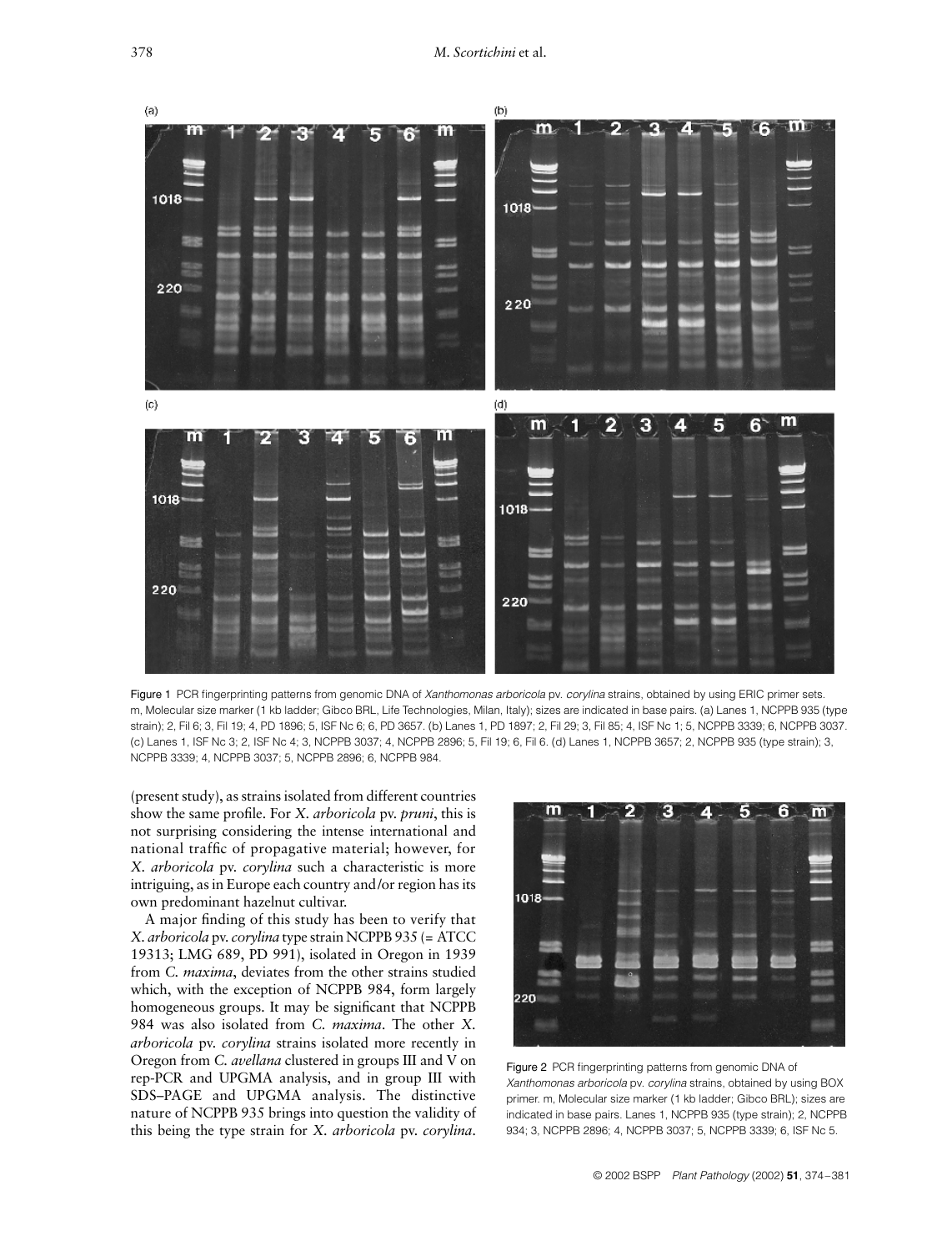

Figure 3 Dendrogram of *Xanthomonas arboricola* pv. *corylina* strains, obtained by means of UPGMA after repetitive PCR using ERIC, BOX and REP primer sets. Matrices were calculated with Dice's coefficients. For group composition see Table 3.

Particularly distinctive is the atypical negative gelatin liquefaction character of this strain, a parameter on which bacterial plant pathogens are commonly identified (Lelliott & Stead, 1987). It should be noted that the gelatin-negative reaction of NCPPB 935 may be due to variation in the assessment technique used by Miller *et al*. (1940), when the pathogen was first described, where the inoculated gelatine was incubated at 22°C and complete liquefaction was observed 6 weeks after inoculation. The different nature of these strains was confirmed by the pathogenicity tests reported here, and clearly indicated that these strains were not virulent towards *C. avellana* germplasm. On the contrary, all strains obtained from *C. avellana* induced a high incidence of bud necrosis and lesion development in inoculated twigs. Whether the strains isolated from *C. maxima* exhibit host specificity

was not studied here, and this possibility deserves further investigation. Taking into consideration that hazelnut cultivation worldwide is currently based on *C. avellana* (Bozoglu, 2001), and observing that the type strain of the pathovar *corylina* is phenotypically and pathogenically deviating from all strains isolated from *C. avellana*, it may be prudent to designate NCPPB 2896 as more typical of isolates from *X. arboricola* pv. *corylina.* NCPPB 2896 was isolated in the UK in 1976, and is the oldest extant strain from *C. avellana.*

## **Acknowledgements**

The authors wish to thank the following colleagues for supplying *X. arboricola* pv. *corylina* strains: J. D. Janse (Plant Protection Service, Wageningen, the Netherlands);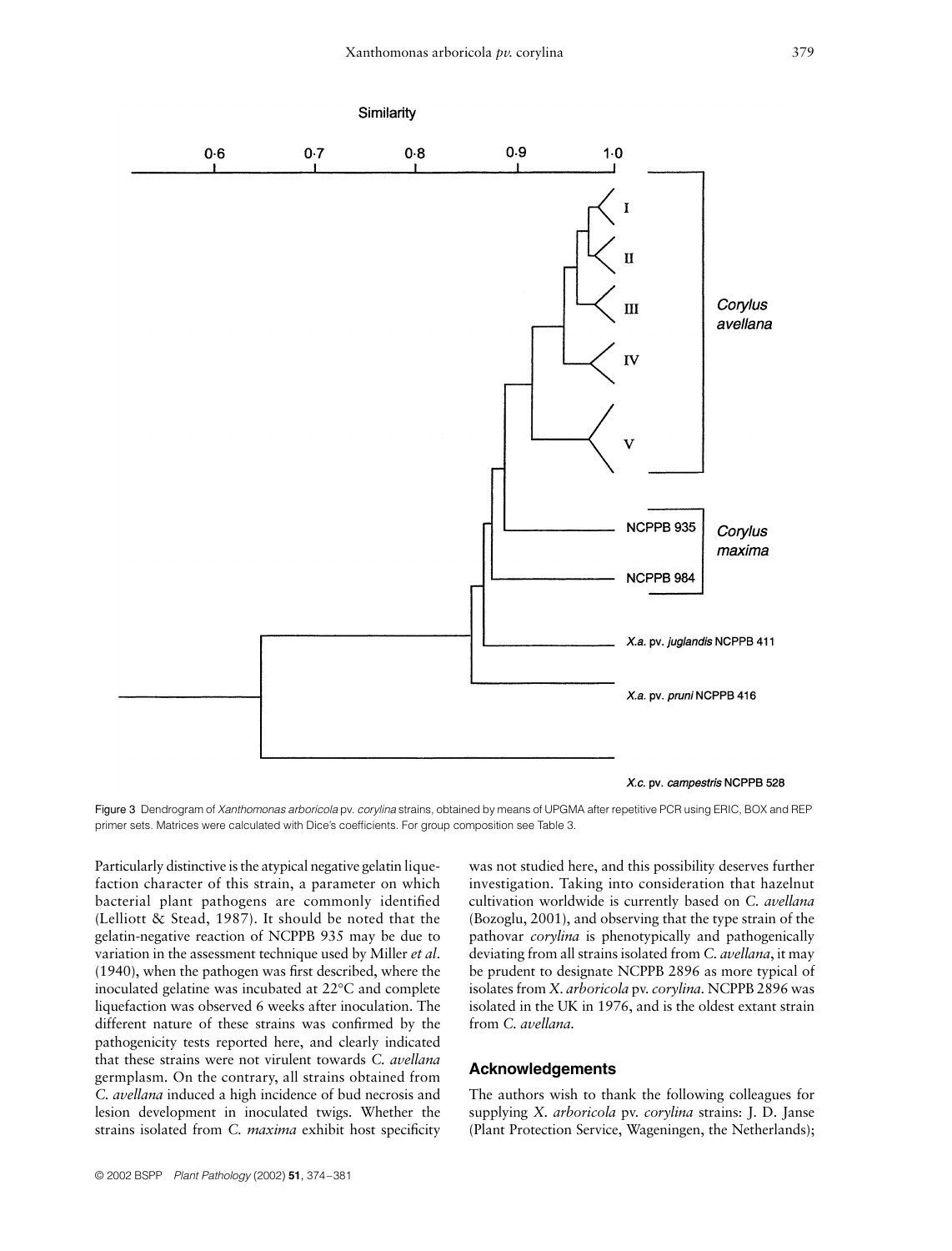

Figure 4 Dendrogram of *Xanthomonas arboricola* pv. *corylina* strains, obtained by means of UPGMA after whole-cell protein extract analysis. Matrices were calculated with Dice's coefficients. For group composition see Table 3.

K. Johnson (Oregon State University, Corvallis, OR, USA); D. E. Stead (National Collection of Plant Pathogenic Bacteria, York, UK).

This paper is dedicated to Professor Antonio Graniti, University of Bari, on the occasion of his  $75<sup>th</sup>$  birthday.

## **References**

- Bozoglu M, 2001. A comparative analysis of hazelnut production and trade policies between Turkey and the European Union (EU). *Acta Horticulturae* **556**, 73–9.
- Dice LR, 1945. Measurement of the amount of ecological association between species. *Ecology* **26**, 297–302.
- EPPO, 1986. Data sheet on quarantine organisms, 134: *Xanthomonas campestris* pv. *corylina* (Miller *et al.* 1940) Dye 1978. *OEPP/EPPO Bulletin* **16**, 13–6.
- Gardan L, Devaux M, 1987. La bactériose du noisetier (*Xanthomonas campestris* pv. *corylina*): biologie de la bactérie. *OEPP/EPPO Bulletin* **17**, 241–50.
- Lee YA, Hildebrand DC, Schroth MN, 1992. Use of quinate metabolism as a phenotypic property to identify members of *Xanthomonas campestris* DNA homology group 6. *Phytopathology* **82**, 971–3.
- Lelliott RA, Stead DE, 1987. Methods for the Diagnosis of Bacterial Diseases of Plants. In: Preece TF, ed. *Methods in*

*Plant Pathology*, Vol. 2. Oxford, UK: Blackwell Scientific Publications.

- Louws FJ, Fulbright DW, Stephens CT, De Brujin FJ, 1994. Specific genomic fingerprinting of phytopathogenic *Xanthomonas* and *Pseudomonas* pathovars and strains generated with repetitive sequences and PCR. *Applied and Environmental Microbiology* **60**, 2286–95.
- Luisetti J, Jailloux F, Germain E, Prunier J-P, Gardan L, 1976. Caractérisation de *Xanthomonas corylina* responsable de la bactériose du noisetier rècemment observée en France. *Comptes Rendus des Séances de l'Academie d'Agriculture de France* **62**, 845–9.
- Miller PW, Bollen WB, Simmons JE, Gross HN, Barss HP, 1940. The pathogen of filbert bacteriosis compared with *Phytomonas juglandis*, the cause of walnut blight*. Phytopathology* **30**, 713–33.
- Mulrean EN, Schroth MN, 1981. A semiselective medium for the isolation of *Xanthomonas campestris* pv. *juglandis* from walnut buds and catkins*. Phytopathology* **71**, 336–9.
- Pruvost O, Gardan L, 1988. Etude de l'implantation épiphylle de *Xanthomonas campestris* pv. *corylina*, *X. c*. pv. *juglandis*, *Erwinia herbicola* et *Pseudomonas paucimobilis* sur feuilles de noisetier. *Agronomie* **8**, 925–32.
- Scortichini M, Marchesi U, Di Prospero P, 2001. Genetic diversity of *Xanthomonas arboricola* pv. *juglandis*